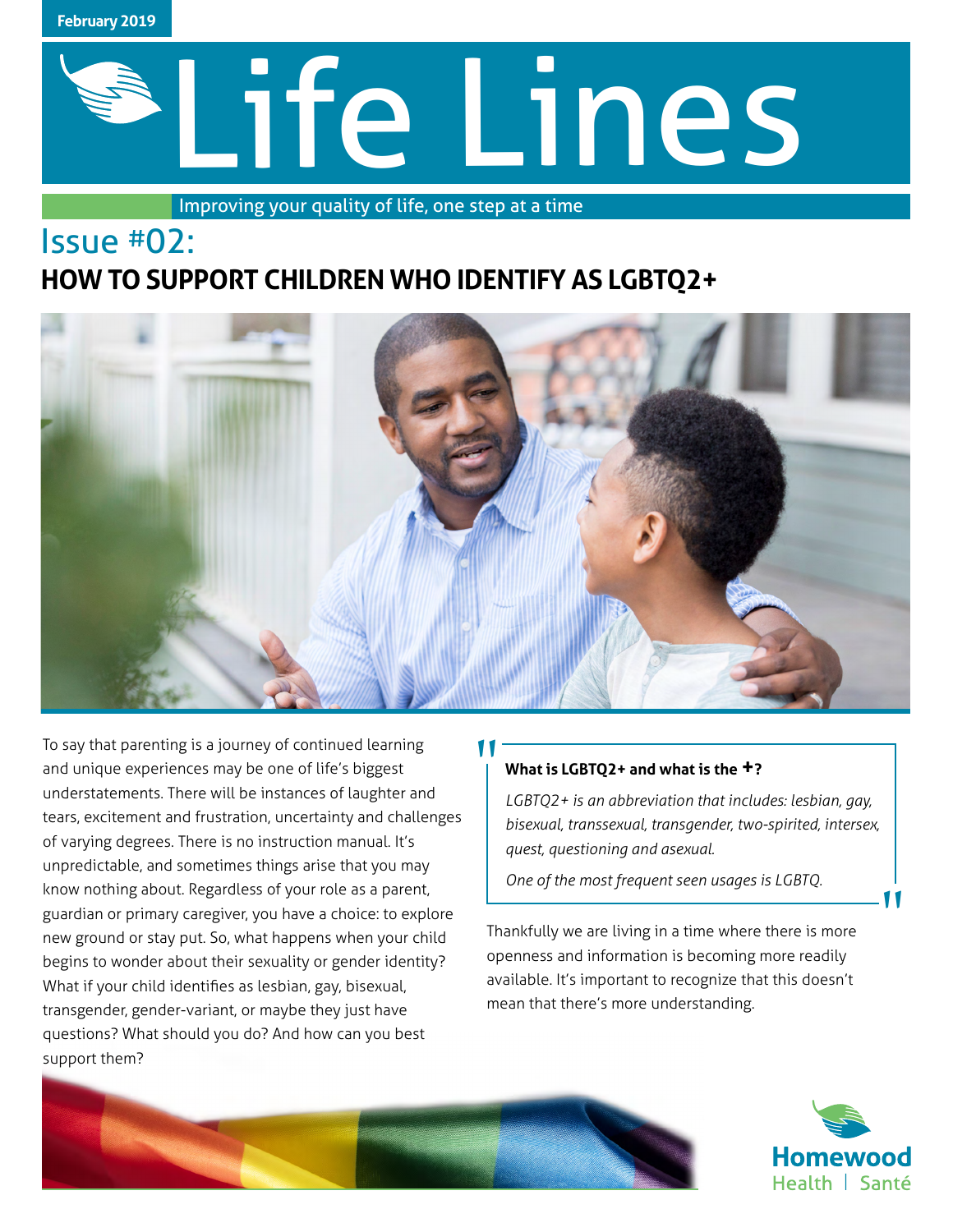## **How to Support Children Who Identify as LGBTQ2+**

Perhaps the best ways to support your LGBTQ2+ child are to recognize your own biases and barriers; consider your child's reality and what they may confront each day; figure out what you should do more of, do better or do differently, and know where to go when you need help because you don't have answers.

*It was a gut feel. She never ever talked about it but in her last year of high school, she finally told me. In my heart, I already knew, so I wasn't surprised when she said it out loud. I just sat on the bed and hugged her while she cried. I can't imagine the weight that had been lifted once she said that she was gay. I told her I loved her more than she could ever imagine, and nothing would ever change that.*<sup>2</sup>

#### **It's not about you. It's about them.**

"<br>|

Coming out is supposed to be about being proud of one's identity and being happy to show the world one's most authentic self. It's a pure expression of emotion and vulnerability. There is no "right way" because it belongs only to that person. It's always their news to share, not ours.

No matter how confusing or surprising you may find this as a parent, try to remember that in the end, it's not about you. The best reaction you can have is to be grateful that your child has dared to share this part of themselves with you and show them support that is constant and unconditional.

Never ask when or why this happened, or when your child began to identify as LGBTQ2+. The reality is, it doesn't matter, and you should never ask or suggest they justify their position. There is nothing you could have done differently to change this, any more than you could affect how many birthmarks or freckles they might have. It isn't a clinical diagnosis or an aspect of their personality. They are your child, so any advice you can offer needs to be heartfelt, emotional and supportive.

Even if your child has not made a declaration and is merely asking questions because they are curious, treat them the same way you did before. This is all your child wants and needs.

*We had just pulled into the driveway and opened the car doors to get out when he simply said, 'Mom, I'm a boy.' And I said, 'No, you're not.' I wasn't thinking that this casual statement would explain what had been tormenting him for years. Initially, I thought he was just joking around.*<sup>3</sup>

#### **Look critically at yourself**

"

"

So much emphasis is placed upon the attachment and learning parents leave with their children in the early years of their lives. We take these little beings who need help with everything as infants, and as they grow, we show them the world and guide them so they can connect to, and interact with it, safely and successfully.

"

We have dreams of what the future will hold for them as adults. We are often wrapped up in the vision we've created for our children that is based on our own experiences, realities and goals. It's influenced by how we grew up, our values and our faith, and inevitably we end up seeing everything through that lens. We influence our children with our every word, action and expression of belief.

#### **Things that don't go unnoticed**

Homophobic language, inappropriate gestures and mannerisms, and insulting or shaming are learned behaviours that don't go unnoticed. They usually manifest in fear of the unknown but can also be influenced by their use within popular culture to express disapproval. Think of times where there has been shouting at a hockey game that is "intended" to inspire different performance. You might hear someone say that a player should "man up" or worse. Maybe you've been inclined to make a slur or mimic an openly gay performer or celebrity? While to you, these may seem innocent enough, these are actually one of the quickest ways to alienate someone who is questioning their sexuality or gender identity. Demonstrations such as these and other kinds of disparaging behaviour all send an implied message of disapproval that will inevitably harm the child's developing sense of self.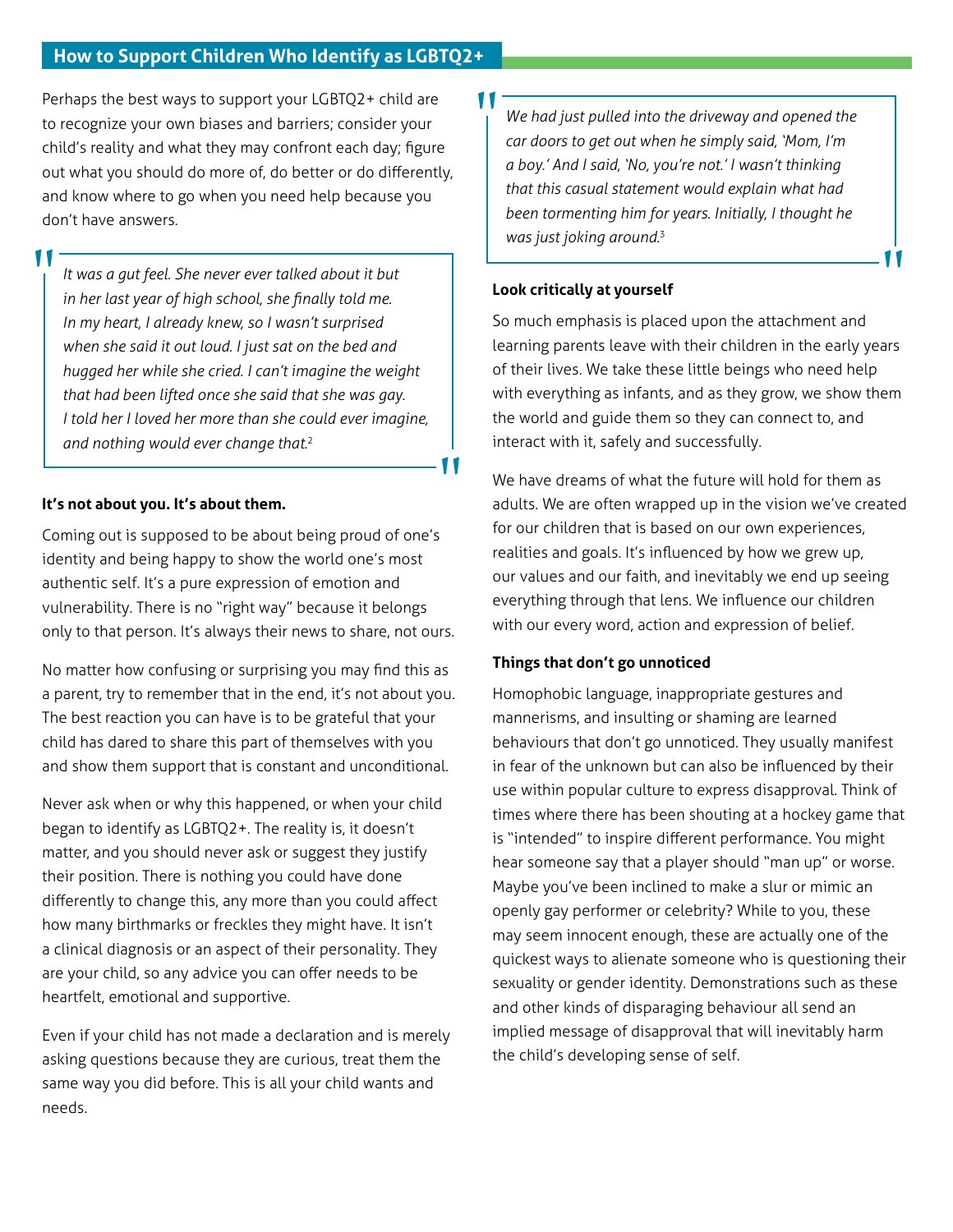*I've supported her for the last 6 years, even helping her girlfriend tell her own parents. [My daughter's] dad accepted it but with difficulty. His inability to move forward cost him relationships with both her and with me. We're divorced now. In the end, your child doesn't need the added pressure of your emotional distress along with all of the other challenges they may have to face. Hopefully one day that will all go away!*<sup>4</sup>

#### **Consider their reality**

"<br>|

Perhaps the biggest realization as a parent comes when you begin to consider your child as their own person, independent of the script and goals you've imagined for them. It can be scary, but it also shows that you've reached a new level of understanding as a parent because you can consider your child's reality and independent thought.

Lesbian, gay, bisexual, transgender and questioning (LGBTQ2+) children are often targets of hate crimes, bullying, sexual harassment, violence, and shaming within social media and social pillars, including churches, schools, homes, and community spaces. Many children fear being ridiculed and facing a lonely existence where they are isolated, judged, and abandoned.

"<br>|

*He told me that he was scared to transition because at school they won't hit him if he's a girl, but they will when he's a boy. Those other children, full of violence think that being transgender is wrong. They don't like that he is not using the gender he was assigned at birth. After his top surgery, he tried to use the boys' washroom and was threatened by another student. He was also humiliated when he was kicked out of a family washroom in a mall by a custodian.*<sup>5</sup>

The loneliness and confusion LGBTQ2+ children may experience can be overwhelming and present in a number of ways at home. They may be vulnerable to drug and alcohol abuse as they use these substances to try and cope with mounting anxiety, depression and/or other mental health disorders. In many instances, they could be inclined to run away in an attempt to escape their pain and seek acceptance.

Worse yet is the alarming rate of suicide. Many statistics show the depth of the problem:

- 33% of LGBTQ2+ youth have attempted suicide in comparison to 7% of youth in general.
- Over half of LGBTQ2+ students have thought about suicide.
- LGBTQ2+ youth are 4 times more likely to attempt suicide than their heterosexual peers.
- Adolescent youth who have been rejected by their families for being LGBTQ2+ are over 8 times more likely to attempt suicide than their heterosexual peers.
- Both victims and perpetrators of bullying are at a higher risk for suicide than their peers.<sup>6</sup>

#### **What can parents do?**

**UV** 

"

The best thing you can do for your child is to be present and listen with intention. You don't need to have all the answers. You won't have them. Listen carefully. Listen to understand. Pay attention. These actions mean so much more than passive listening or trying to offer solutions without information.

#### **1. Get more information and get educated.**

 Find support organizations and rainbow parenting groups either locally or online. If you don't know where to start, explore one of the links we've included below, ask your child's school or speak with your family doctor regarding what resources might be available in your community. Many groups host meetings in person or through webinars. Some even offer a private facility to email other parents who have experienced similar discussions with their own children and now volunteer their time to provide support for other parents.

 Many schools (elementary through to post-secondary offer GSA (Gay-Straight Alliance or Gender and Sexuality Alliance) Support Groups. Encourage your child to attend a meeting at their school.

#### **2. Teach others and lead by example.**

 Once you have more information, advocate, teach and share with everyone who needs to better understand.